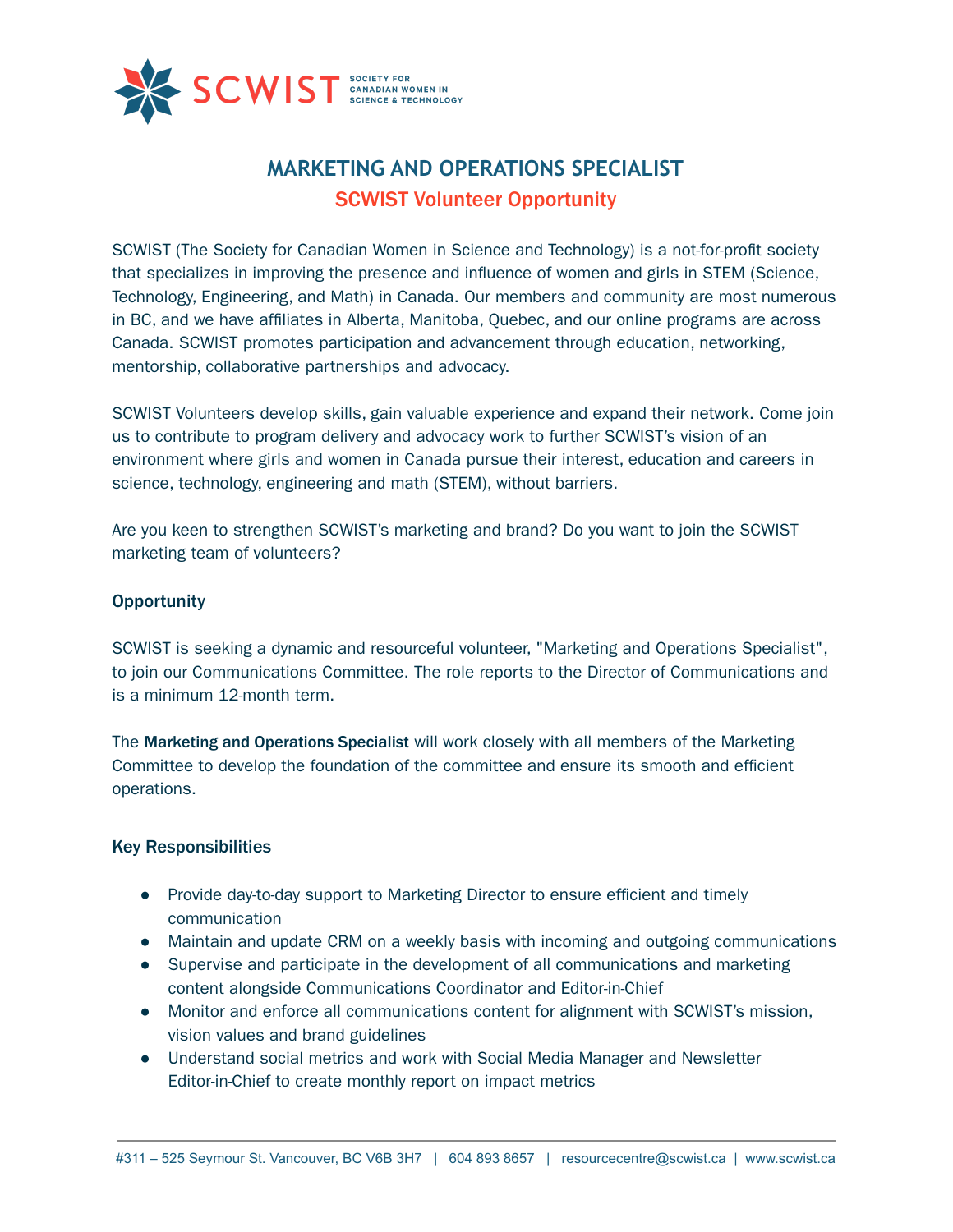

- Work with the Marketing Committee to promote events
- Consult with Marketing Director regarding current requirements and progress
- Participate in the Marketing Committee's monthly meetings and regular communications (email and Slack)

## Skills and Qualifications

The successful candidate will possess many of the following skills or is willing to learn. When in doubt, apply!

- Studying or graduate of a Communications, Marketing, STEM or other applicable post-secondary program OR strong interest to pursue a career in a STEM related field
- Three to five years of experience in an administrative role
- Interest in gender equality and science, technology, engineering and mathematics policies and programs
- Excellent verbal and written communication skills, with copywriting and editing abilities
- Ability to adopt SCWIST's voice and brand guidelines
- Proficient in Salesforce, Hootsuite (including social media tools: Facebook, Instagram, Twitter, LinkedIn), Mailchimp, Slack and G Suite
- Strong ability to collaborate and work with people remotely
- Positive demeanor and strives to be a productive, solution-focused teammate

## Term and Location

We anticipate this role to be about 5 hours per week. Given the training and onboarding time, we ask for at least a 1-year commitment.

This volunteer opportunity is ideal for someone anywhere in Canada, as it can be done remotely.

## How to Apply

Please complete a volunteer application at: [https://scwist.ca/get-involved/volunteer/.](https://scwist.ca/get-involved/volunteer/) Include a note indicating you are applying for the "Marketing and Operations Specialist" role.

Applications will be reviewed as received with a closing date of April 31, 2022.

We encourage volunteers of all backgrounds and diversity to apply including those with lived experience or otherwise don't have the exact skills and qualifications noted above. We will ensure that individuals with disabilities are provided reasonable accommodation to participate in the volunteer application or interview process, to perform crucial volunteer role functions, and to